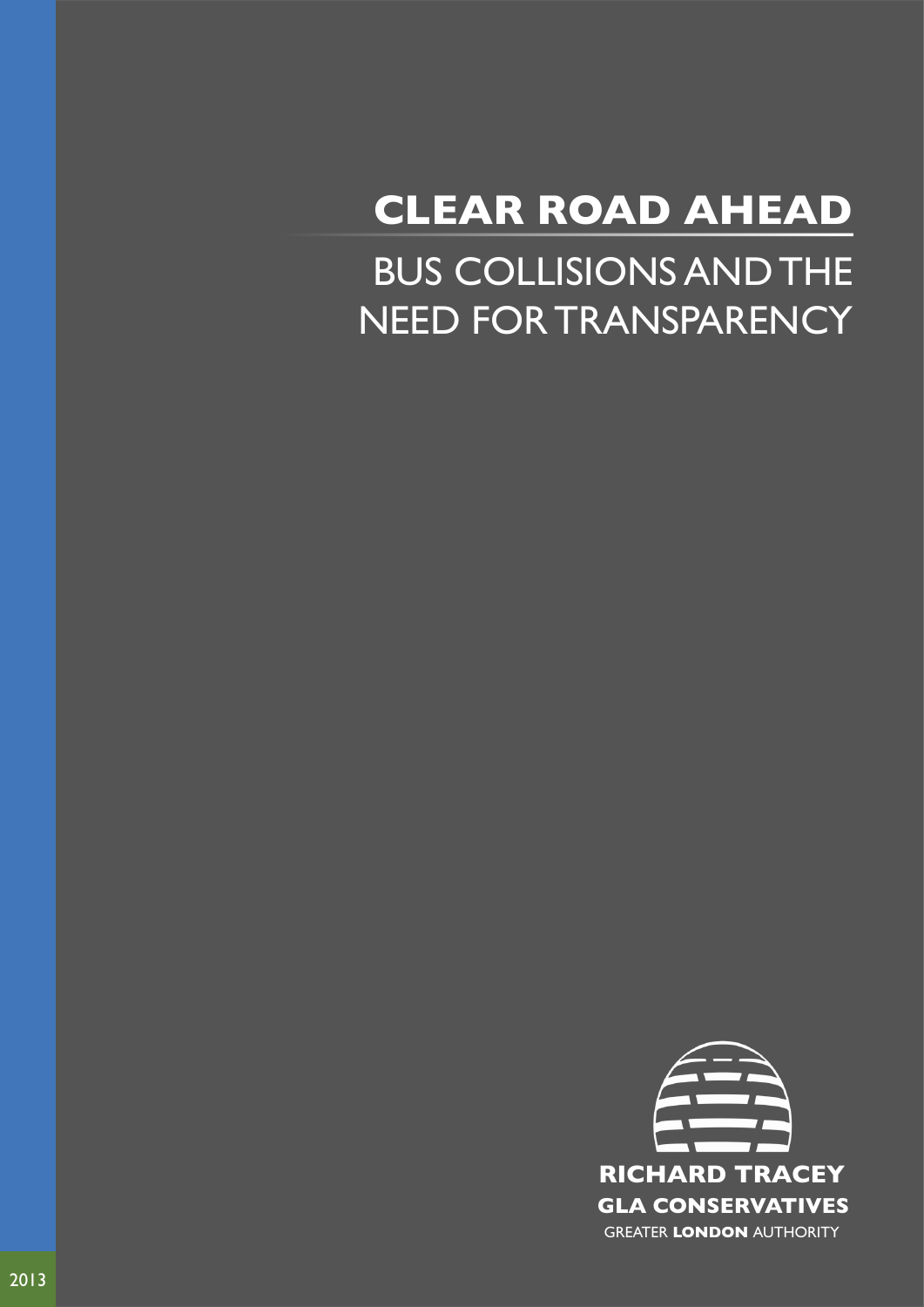### **CONTENTS**

| <b>Introduction</b>       | ı                    |
|---------------------------|----------------------|
| <b>The statistics</b>     | $\mathbf{2}$         |
| <b>Present monitoring</b> | 3                    |
| <b>Conclusion</b>         | $\blacktriangleleft$ |
| <b>Feedback</b>           | 6                    |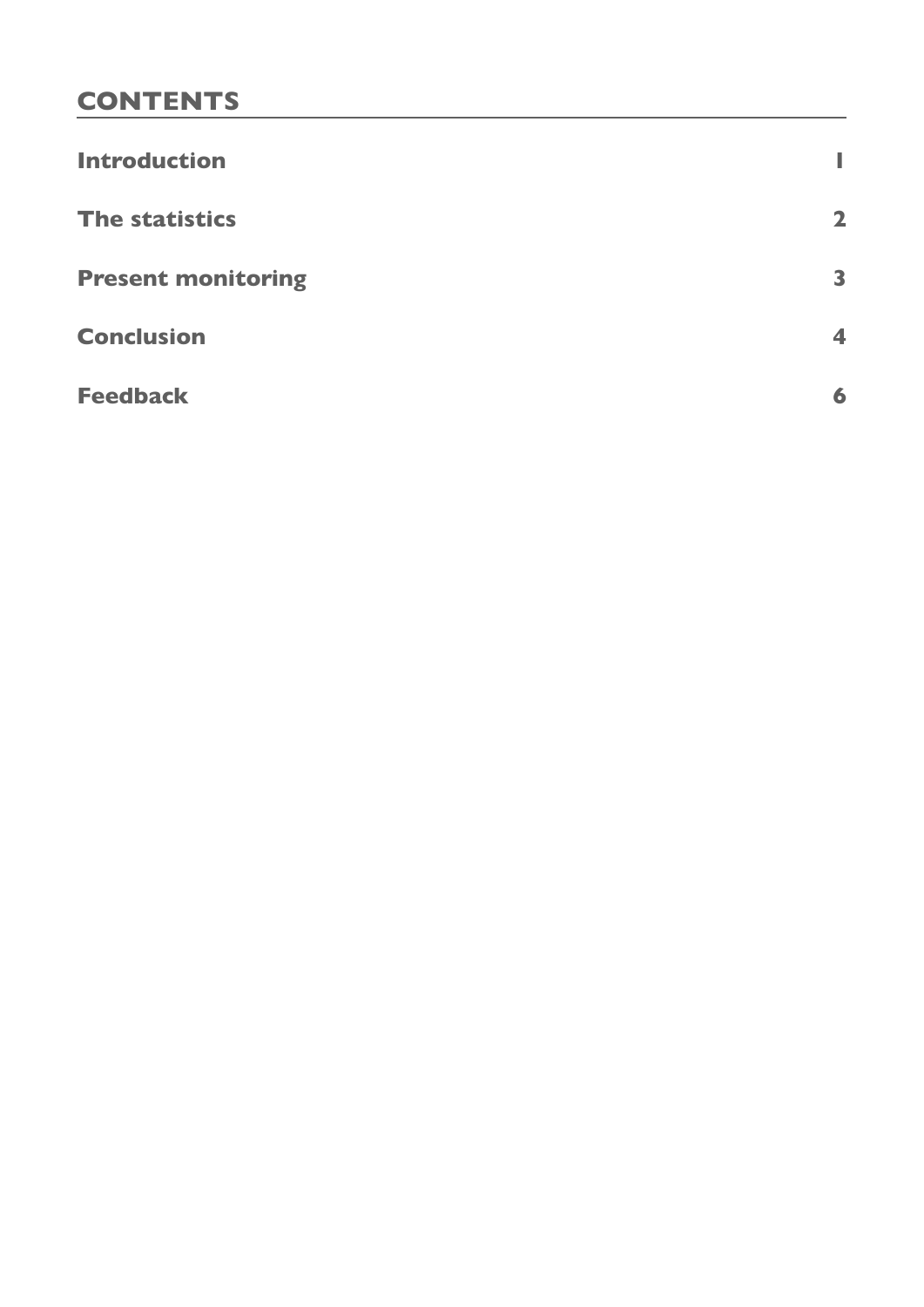<span id="page-2-0"></span>

## **INTRODUCTION**

There is no doubt that London is a world city that requires a solid mass transit system for those who live and work here, and for the many millions of visitors that flock to the capital every year. As London's population grows, so does the need to increase capacity to cope. One of the key components of London's travel offer is the bus. In 2012/13 over 2.3 billion passenger journeys took place<sup>1</sup> within the Greater London boundary. The iconic red buses are part of a fleet of more than  $7,500$  vehicles<sup>2</sup>, one of the largest in the world.

It is vital with such an extensive network, serving so many travellers, that Transport for London and the bus operating companies do all they can to ensure the number of accidents involving buses is kept to a minimum. This also has to be considered in the context of a significant increase in cycling activity. Since 2001, there has been a 173% increase in cycling on London's major roads.<sup>3</sup> In this report we will present figures that show that the number of people seriously injured and killed in accidents involving buses has remained stubbornly high in recent years.

<sup>1.</sup> Annual bus statistics 2012/13 https://www.gov.uk/government/uploads/system/uploads/attachment\_data/file/244332/annualbus-statistics-2012-13.pdf

<sup>2.</sup> http://www.tfl.gov.uk/corporate/modesoftransport/1548.aspx

<sup>3.</sup> http://www.london.gov.uk/priorities/transport/cycling-revolution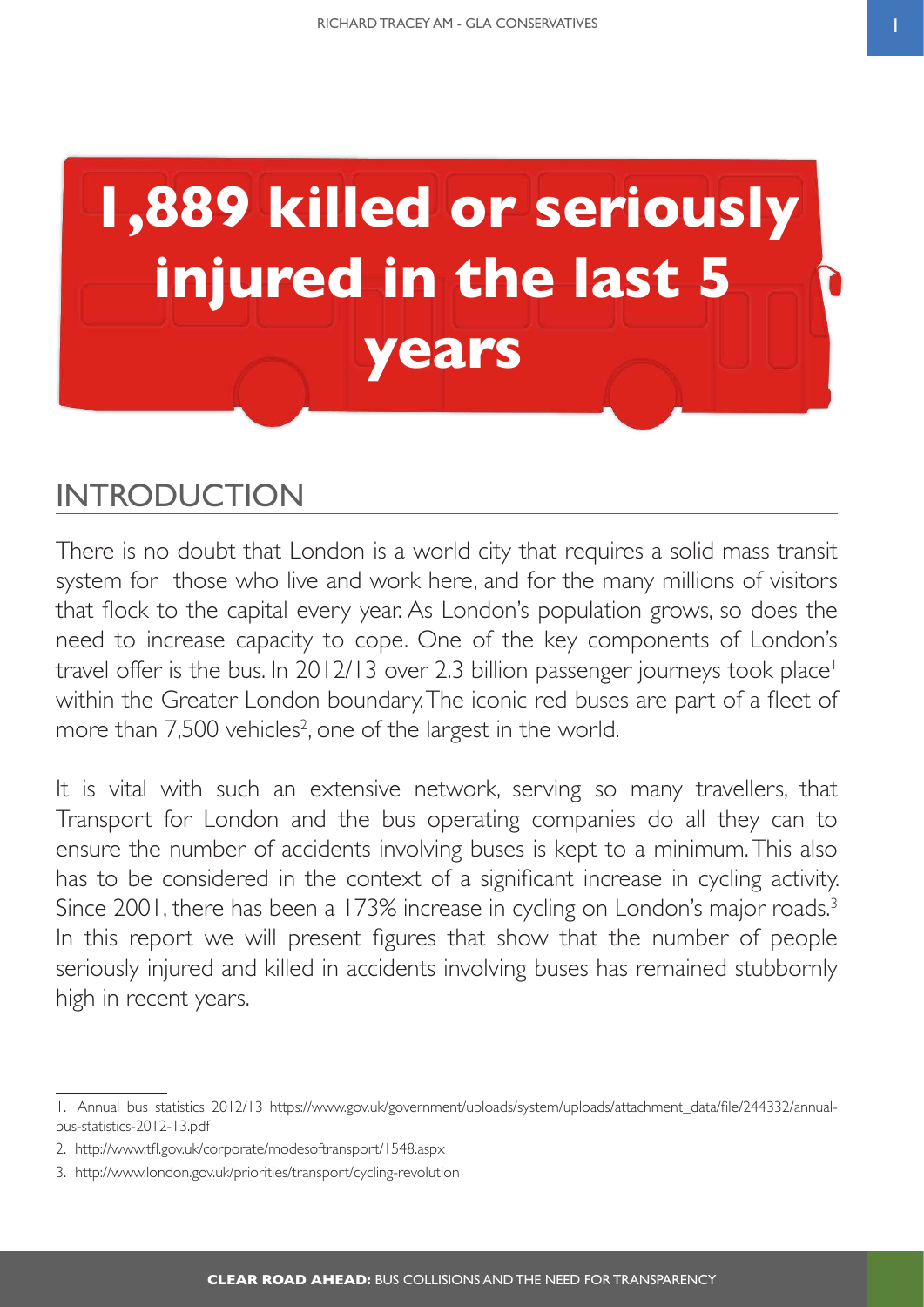<span id="page-3-0"></span>

Figure 1: Year by year breakdown of person or persons serious injured or killed in an accident involving a bus.

Incident Totals: 2008/09 - 441 , 2009/10 - 324 , 2010/11 - 334 , 2011/12 - 431 , 2012/13 - 359 , 2013/14\* - 137

\*Data covers year 2013 up to august

## THE STATISTICS

Newly discovered data deriving from a Freedom of Information request shows that between 2008 and 2013, 1,889 individuals have been seriously injured or killed in an accident involving a bus.<sup>4</sup> The *Figure 1* shows the breakdown by year. It is clear that the number of serious incidents has remained high, and has in some years spiked, such as 2011/12, when the total number of fatal and major incidents rose by 97 on the previous year's figures.<sup>5</sup>

4.    FOI-0649-1314

5.    FOI-0649-1314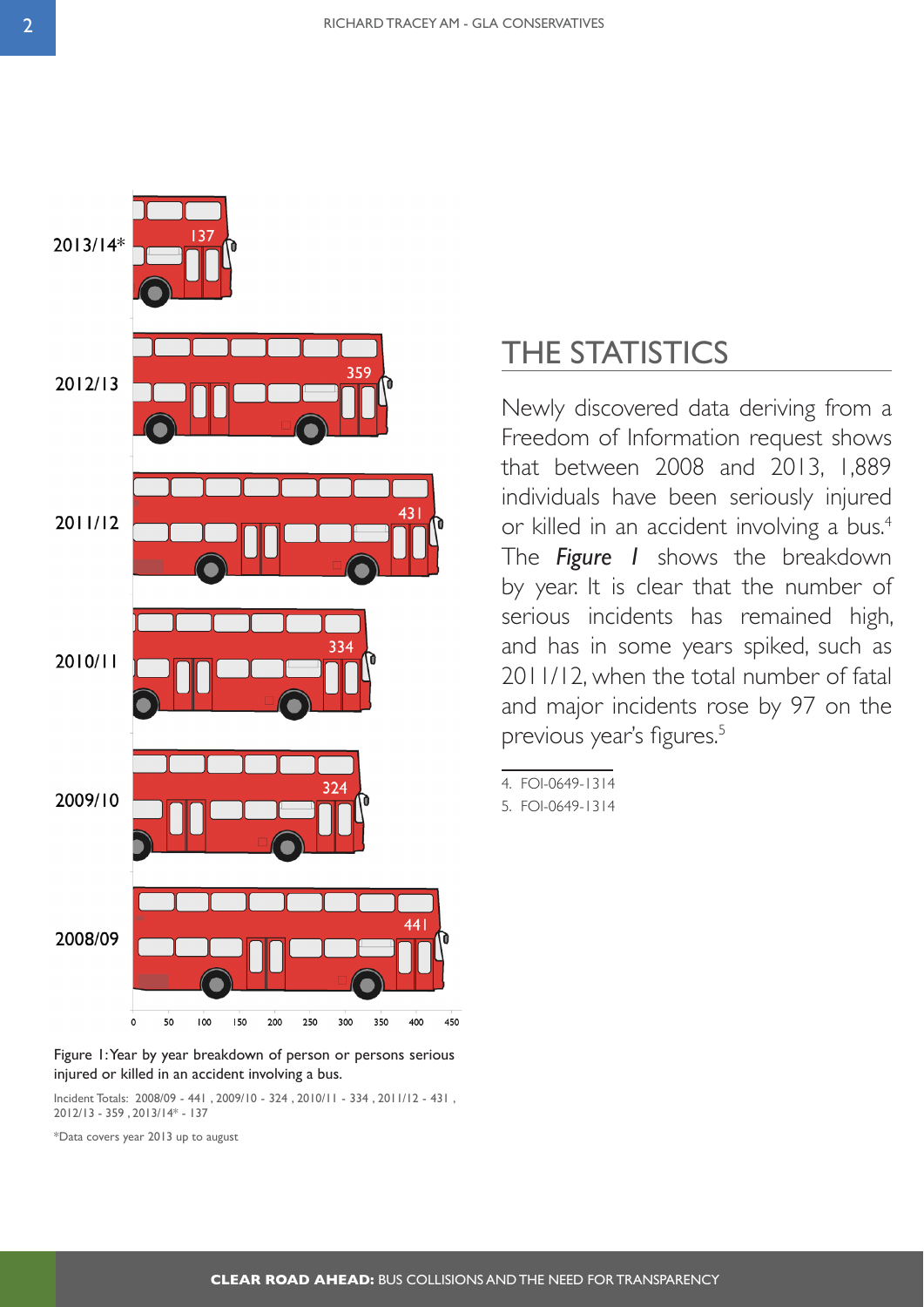## <span id="page-4-0"></span>PRESENT MONITORING

Transport for London already have in place monitoring procedures to try and ensure safety standards on the routes operated by the bus companies. The basic standards include:

- ⋅Carry out and refresh risk assessments of the routes they operate
- ⋅Ensure drivers are competent as part of recruitment and training processes
- ⋅Ensure drivers undertake the specific BTEC training qualification for bus drivers in London
- ⋅Ensure drivers are trained on the type of vehicles they drive
- ⋅Report all incidents on the bus network regardless of how minor or whether third-party drivers were at fault
- ⋅Investigate incidents on the bus network and feed relevant outcomes into continuous safety improvements
- ⋅Carry out regular maintenance of vehicles in the fleet<sup>6</sup>

However, there should be further transparency concerning safety figures. For example, Transport for London have not been able to give borough by borough breakdowns for serious incidents, even though we have asked repeatedly for these figures since April 2013.

# **TfL needs to urgently become more transparent around its safety figures**

<sup>6.</sup> Communication from Transport for London received 31/10/13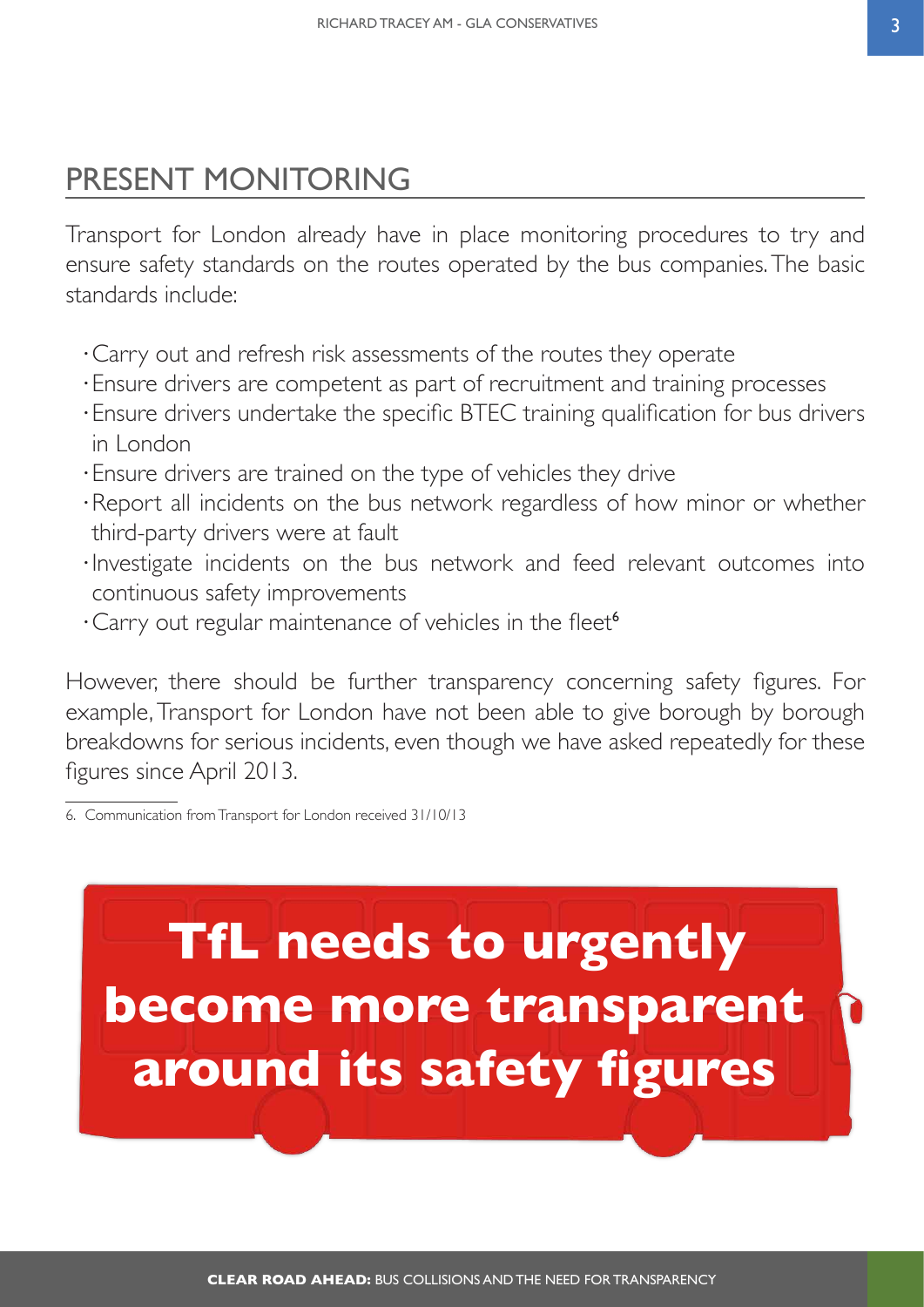## <span id="page-5-0"></span>**CONCLUSION**

This report is not suggesting that Transport for London is not compliant with present Health and Safety legislation related to the operation of mass bus networks. It is also accepted that every route is different, and certain roads and routes present varying issues in a busy metropolis like London. TfL themselves have said: "Routes vary greatly across London in terms of vehicles, pedestrians and cyclists encountered. There are significant differences in the numbers of pedestrians carried, the physical length of routes and the complement of vehicles required to operate the schedule."<sup>7</sup> However it is often difficult to ascertain safety figures relating to serious accidents involving buses. We know that these incidents have to be reported, so collating them into performance data should not be an issue. Taking into consideration that there does not seem to be a consistent downward trend for the number of serious incidents and fatalities between 2008 and 2013, additional scrutiny of bus accident figures should be instituted. We believe that the following recommendations could go some way to ensuring confidence in bus safety in London, and to ensure that TfL continue to aspire to reduce these figures significantly going forward. Publishing indicators on bus driver customer service can help reduce the number of incidents in circumstances where passengers are not given time to grab a seat or secure themselves into a steady position once boarding the bus.

### **Recommendation 1**

TfL should publish in full on a quarterly basis the number of fatal and major incidents involving buses, including borough breakdowns as well as pan-London figures. These figures should be reported to the London Assembly's Transport Committee and to the TfL Board.

### **Recommendation 2**

The performance of all bus companies and routes should be published on a quarterly basis, including borough by borough breakdowns so the worst performing companies can be identified. The figures should be presented to TfL Board and the London Assembly Transport Committee.

<sup>7.</sup> Communication from Transport for London received 31/10/13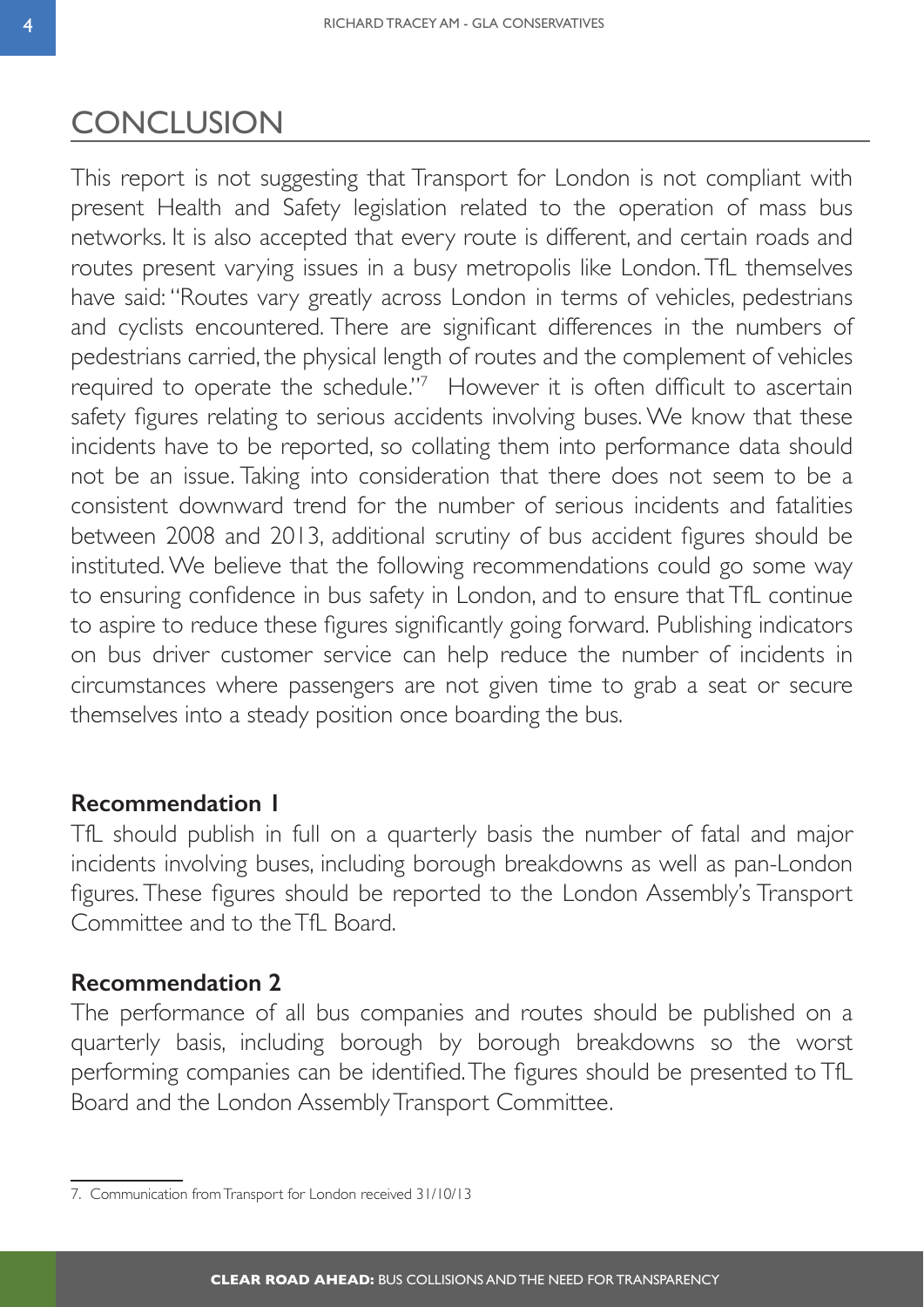### **Recommendation 3**

TfL should carry out a full review of its monitoring procedures and do an audit across the period 2008-2013 to identify particular hot spots for accidents, to see if any further lessons can be learned, and how any intelligence gathered could be used to reduce accident figures further. Part of this review should incorporate whether on longer routes there are penalties for late running services and whether this has the potential to encourage drivers to speed to gain time.